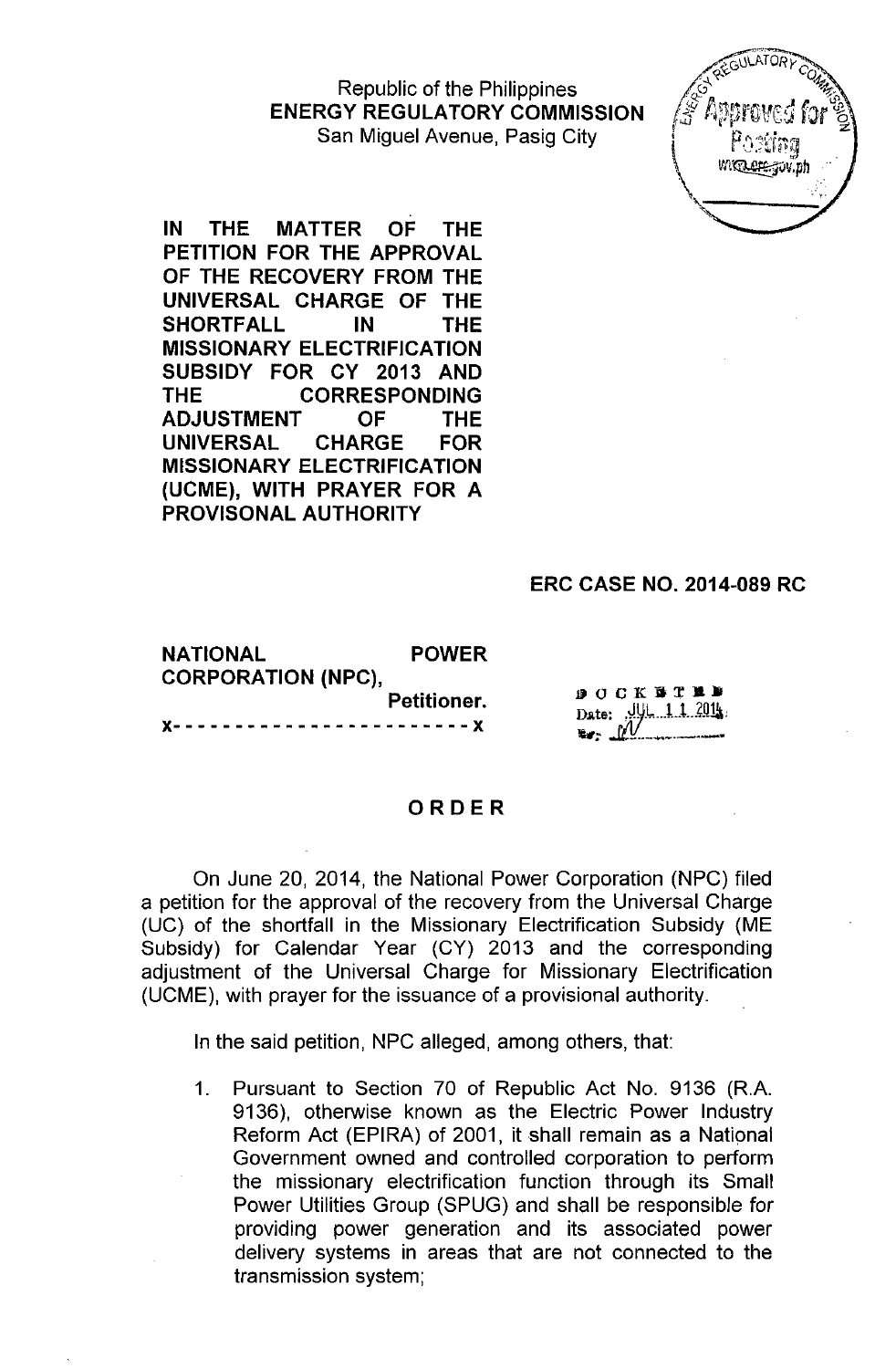.'

 $\ddot{\phantom{0}}$ 

- 2. It filed the instant petition in its capacity as the implementing agency for missionary electrification which function shall be funded from the revenue from sales in missionary areas and from the UC to be collected from all electricity end-users as determined by the Commission and in line with Section 2 (a) of the Implementing Rules and Regulations (IRR) of Republic Act No. 9136 (R.A. 9136);
- 3. Pursuant to Section 4 of Republic Act No. 6395 (RA. 6395), as amended, and Executive Order No. 86<sup>1</sup>, issued by virtue of the authority granted to the President of the Republic of the Philippines under Republic Act No. 7684  $(R.A. 7684)^2$ , it is duly authorized to charge twelve percent (12%) return on its rate base composed of the sum of its net assets in operation plus two (2) months operating capital;
- 4. The Commission approved and issued Resolution No. 21 Series of 2011, entitled "Amended Guidelines for the Setting and Approval of Electricity Generation Rates and Subsidies for Missionary Electrification Areas", which provides the guidelines for the setting and approval of electricity generation rates and subsidies for missionary electrification areas and for the fixing of and availment of subsidies for missionary electrification areas as well as the cash incentives for the Renewable Energy (RE) Developers for missionary electrification from the UCME;
- 5. The said Resolution allows it and the New Power Providers (NPPs) to recover the NPP True Cost of Generation Rate (TCGR). as approved by the Commission. In cases where the NPP TCGR is higher than the Subsidized Approved Generation Rate (SAGR), they shall be allowed to recover the difference between the NPP TCGR and the SAGR from the UCME<sup>3</sup>. Further, in the same Resolution, it is provided that if the reconciliation results in a deficiency, as confirmed by the Commission, it shall be entitled to an increase in the UCME to cover the shortfall caused by several factors as therein specified *(i.e.* adjustments due to Generation Rate Adjustment Mechanism [GRAM] and Incremental Currency Exchange Rate Adjustment [ICERA], adjustments in the NPP TCGR and other analogous cases $4$ :

2 "Electric Power Crises Act of 1993"

<sup>&</sup>lt;sup>1</sup> "Fixing the Rate of Return on Rate Base of the National Power Corporation at twelve percent (12%) of the Rate Base as Defined in Section 4 of Republic Act No. 6395, as Amended"

<sup>&</sup>lt;sup>3</sup> Article II Section 4

<sup>4</sup> Article V, Section 2 (c)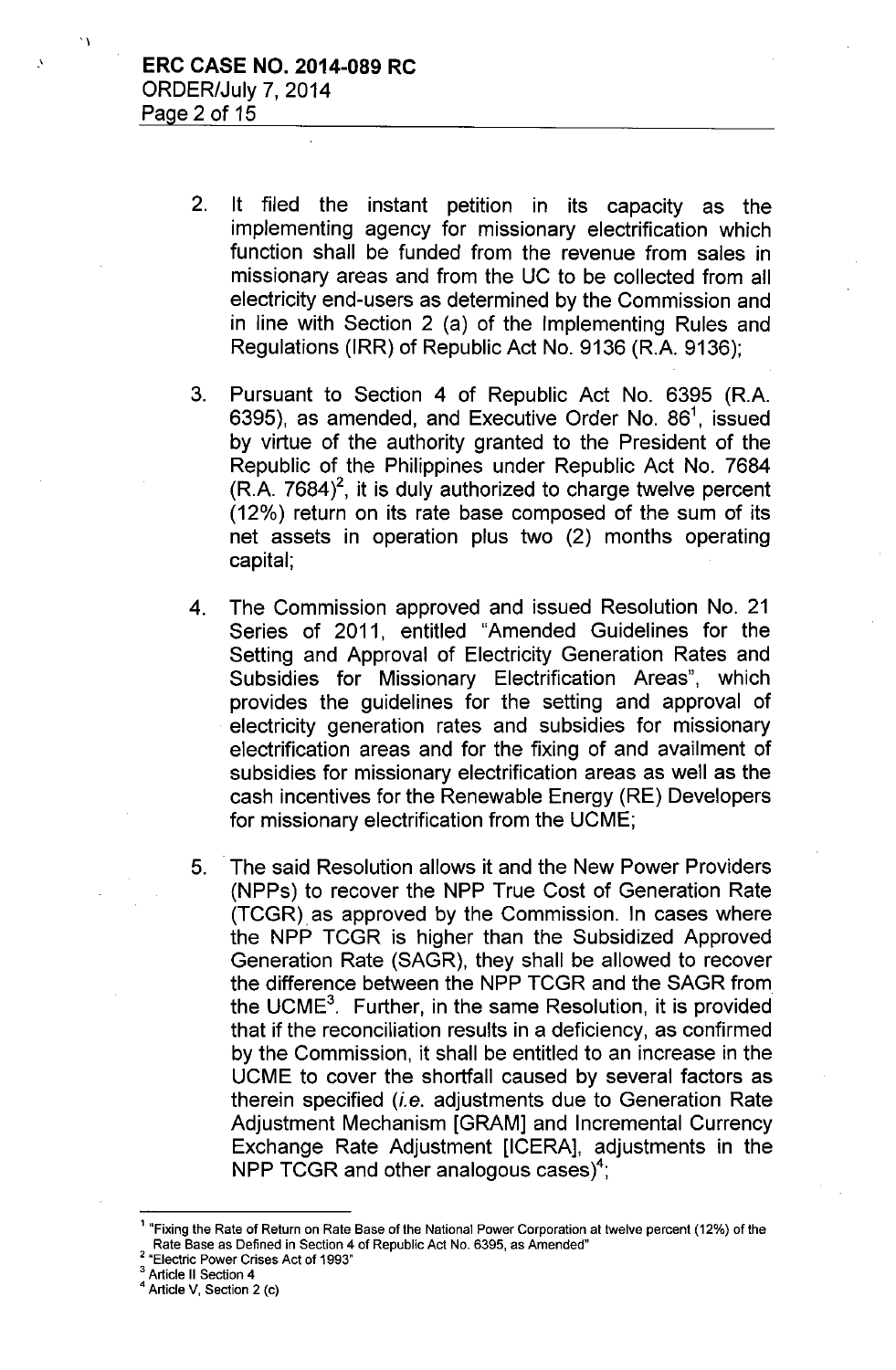6. The Commission likewise issued Resolution No. 22, Series of 2006<sup>5</sup> on May 3, 2006 which mandates NPC to file a quarterly application, if necessary, to recover any shortfall in the UCME caused by factors such as collection shortfall, adjustments in the Full Cost Recovery Rate (FCRR) and other analogous cases<sup>6</sup>. Also, it is provided therein that "if the reconciliation results in the deficiency, it shall be entitled to file an application with the Commission for an increase in the UCME to cover the shortfall<sup>7</sup>;

# ABSTRACT OF THE PROPOSED RECOVERY OF THE SHORTFALL IN THE UCME SUBSIDY

- 7. Reconciliation of Actual UCME. Based on CY 2013 test period, it utilized in its calculation the following documents:
	- a. Certified CY 2013 Financial Statements;
	- b. Actual Results of Operation; and
	- c. The actual disbursements of UCME to NPPs and Qualified Third Party (QTP);
- 8. Total UC-ME Shortfall. Based on the foregoing documents and as a result of the calculations made, the total shortfall that it proposes to recover from the UCME is equivalent to monthly rate of PhPO.0769/kWh based on the twelve (12) month recovery period as summarized below:

| <b>Particulars</b>                                     | <b>NPC</b>       | <b>NPP</b>       | Total             |
|--------------------------------------------------------|------------------|------------------|-------------------|
|                                                        | (a)              | (b)              | $(a+b)$           |
| <b>Actual Expenses</b>                                 | 6,760,536,461.83 | 2,456,904,266.25 | 9,217,440,728.08  |
| <b>RORB</b>                                            | 1,111,463,701.21 |                  | 1,111,463,701.21  |
| <b>Total Revenue Requirement</b>                       | 7,872,000,163.04 | 2,456,904,266.25 | 10,328,904,429.29 |
| Less: Revenue from Sales                               | 2,103,132,830.75 |                  | 2,103,132,830.75  |
| <b>Required Revenue from UCME</b>                      | 5,768,867,332.29 | 2,456,904,266.25 | 8,225,771,598.54  |
| CY 2013 Actual UCME Revenue (Basic)                    | 2,403,699,750.00 | 359,316,910.00   | 2,763,016,660.00  |
| <b>UCME SHORTFALL, in PhP</b>                          | 3,365,167,582.29 | 2 097 587,356.25 | 5,462,754,938.54  |
| Rate Impact, PhP/kWh                                   | 0.0474           | 0.0295           | 0.0769            |
| Projected Energy Sales, MWh (August 2014 to July 2015) |                  |                  | 71,038,394.12     |

9. In the reconciliation, the resulting shortfall in the revenue from UCME was calculated based on the following formula:

Article IV, Section 3 (b)

<sup>5</sup> Rules for the Regulation of the Qualified Third Parties Performing Missionary Electrification in Areas Declared Unviable by the Department of Energy .

Article IV Section 3 (d)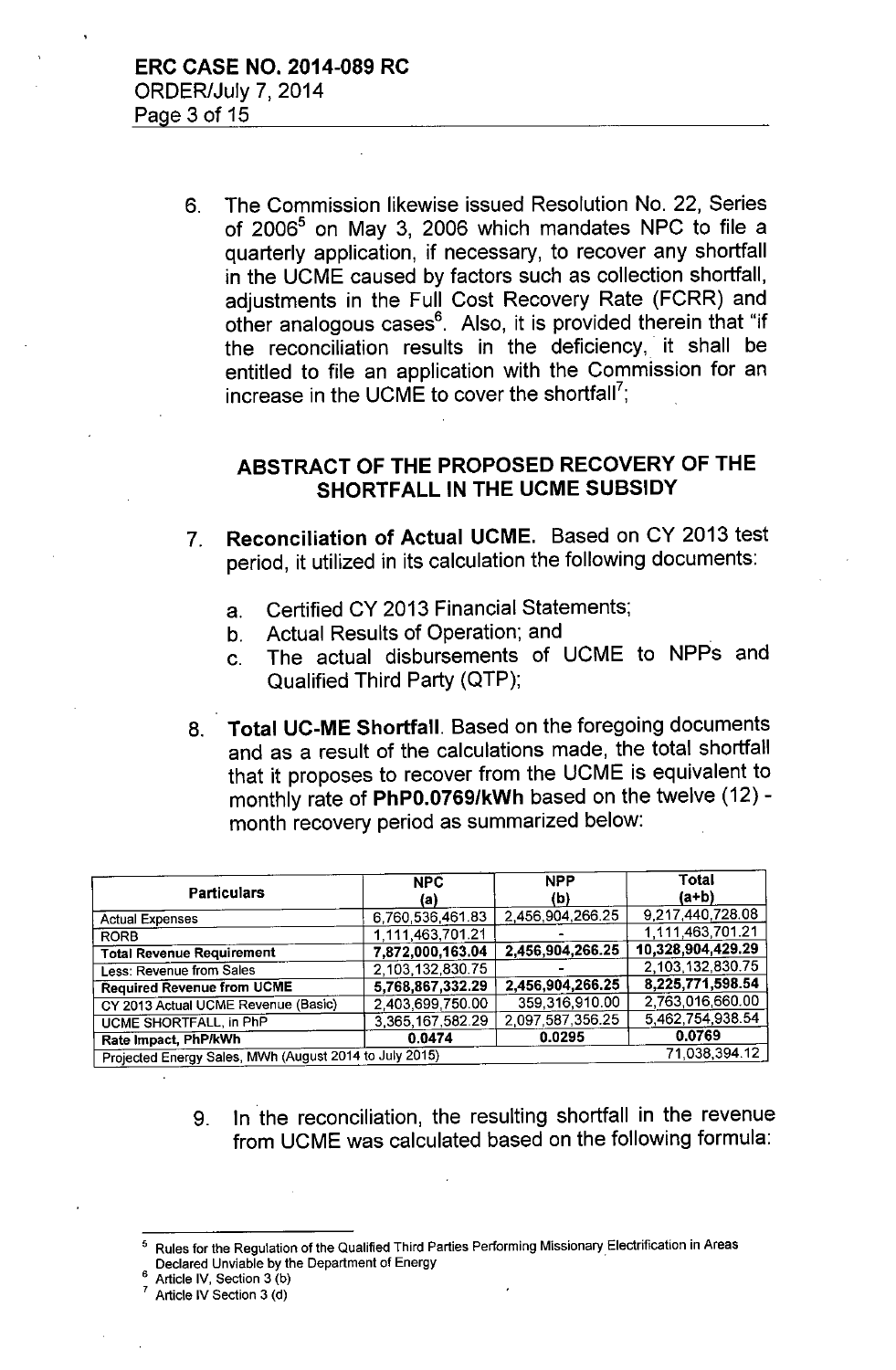**UCME True-Up Shortfall/(Surplus)** = Total UC-ME Requirement - Approved UC-ME

*Where:*

## **Total UCME Requirement** = (NPC Revenue Requirement -Revenue from Sales) + (NPP Subsidy and QTP Subsidy)

- 10. The total revenue considered was based on the amount granted and accrued from the UCME as well as from the revenue from sales based on approved SAGR. All the allowable expenses incurred by it as well as total subsidy paid to NPPs and QTP were likewise considered;
- 11. In the calculation of its revenue requirement, the following accounts and actual costs were considered:
	- a. Actual Fuel Costs;
	- b. Other Operating Expenses, which includes Personal Services and Maintenance and Other Operating Expense;
	- c. Depreciation;
	- d. The foreign exchange fluctuation on debt servicing;
	- d. Rate Base as of December 2013; and
	- e. Revenues from SAGR;
- 12. The amount of NPPs and QTP subsidies considered were based on the actual disbursements and payment made consistent with the UC-Settlement Agreement (SA) between NPC and respective power providers taking into account their respective Commission-approved Power Supply Agreements (PSAs);
- 13. The Average Energy Sales Forecast under the Department of Energy's (DOE) Power Development Plan (PDP) from August 2014 to July 2015 was utilized to determine the proposed UCME true-up charges in PhP/kWh;
- 14. The following documents were submitted in support of the proposed recovery of shortfall in the UCME:
	- a. NPC Board Secretary's Certificate issued on June 13, 2014;
	- b. Summary of shortfall and adjustment calculation;
	- c. NPC Results of Operations (ROO);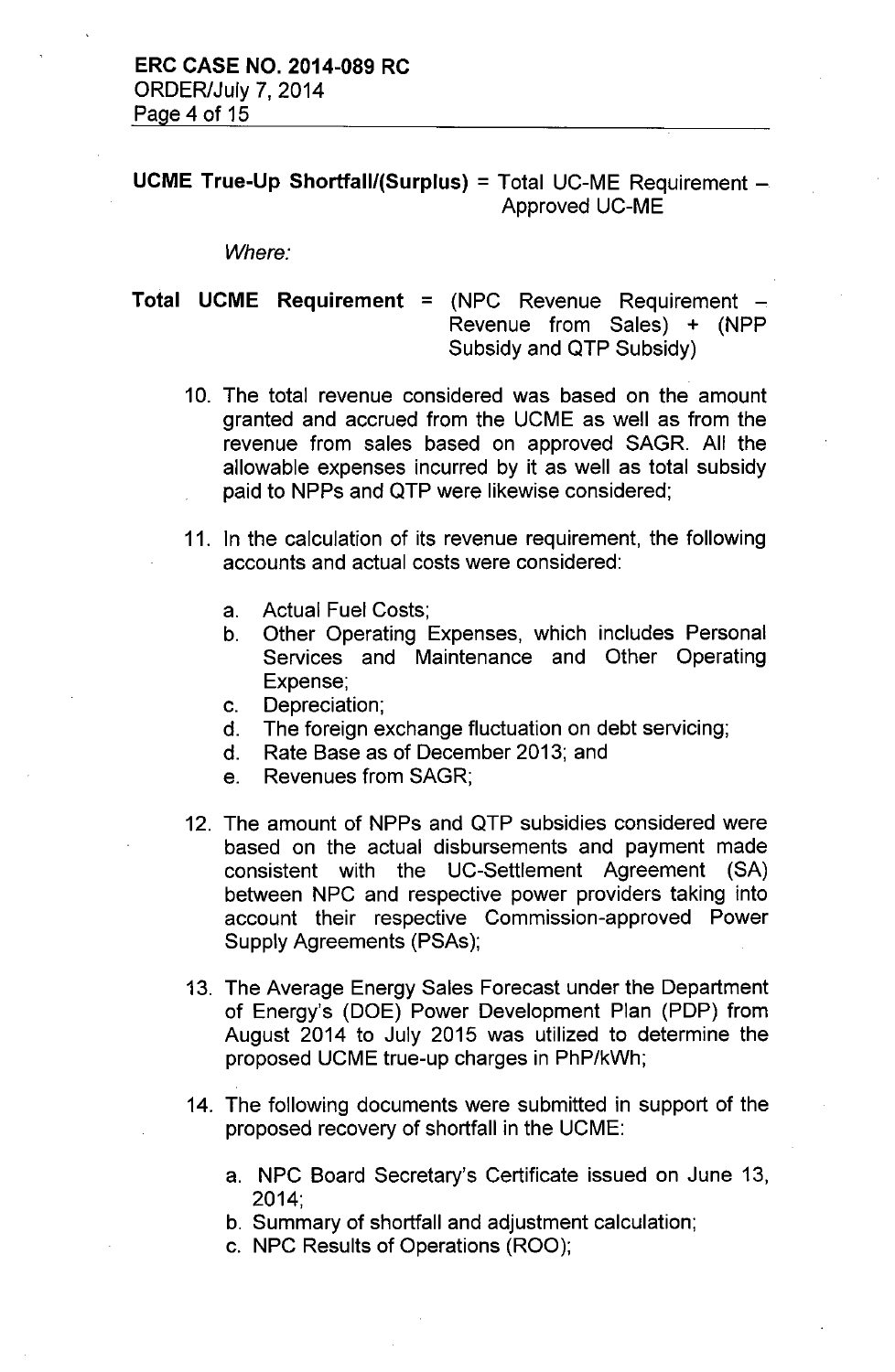- d. Discussion on revenue requirement and rate base components;
- e. Summary of UCME Subsidy Fees paid to NPPs and QTP',
- f. Summary of actual UCME received from PSALM; and
- g. Projected Philippines energy sales;

### **RATE IMPLICATIONS OF THE PROPOSED RECOVERY OF UC-ME SHORTFALL**

- 15. Under the foregoing premises, the recovery of PhP5,462,754,938.54 or an equivalent monthly rate impact of PhPO.0769/kWh is proposed to be collected from the nationwide electricity end-consumers within the period of twelve (12) months and be charged over and above the existing UCME rate;
- 16. The recovery of shortfall within one (1) year or twelve months would be reasonable and timely in order for it to augment its financial requirements and to provide up to date recovery and adjustment of the ensuing years' subsidy requirements;
- 17. The costs proposed for recovery are merely reimbursement of actual expenses made for CY 2013 and though recovery scheme is deferred in nature, there are no carrying charges calculated and proposed thereon;

### **ALLEGATIONS IN SUPPORT OF THE PRAYER FOR PROVISIONAL AUTHORITY**

18. The recovery of only portion of its costs of generation from the SAGR, which is being charged to its off-grid customers, is not reflective of its revenue requirement. This revenue from the said sales represents only 47% if compared to actual fuel costs incurred in 2013, to wit: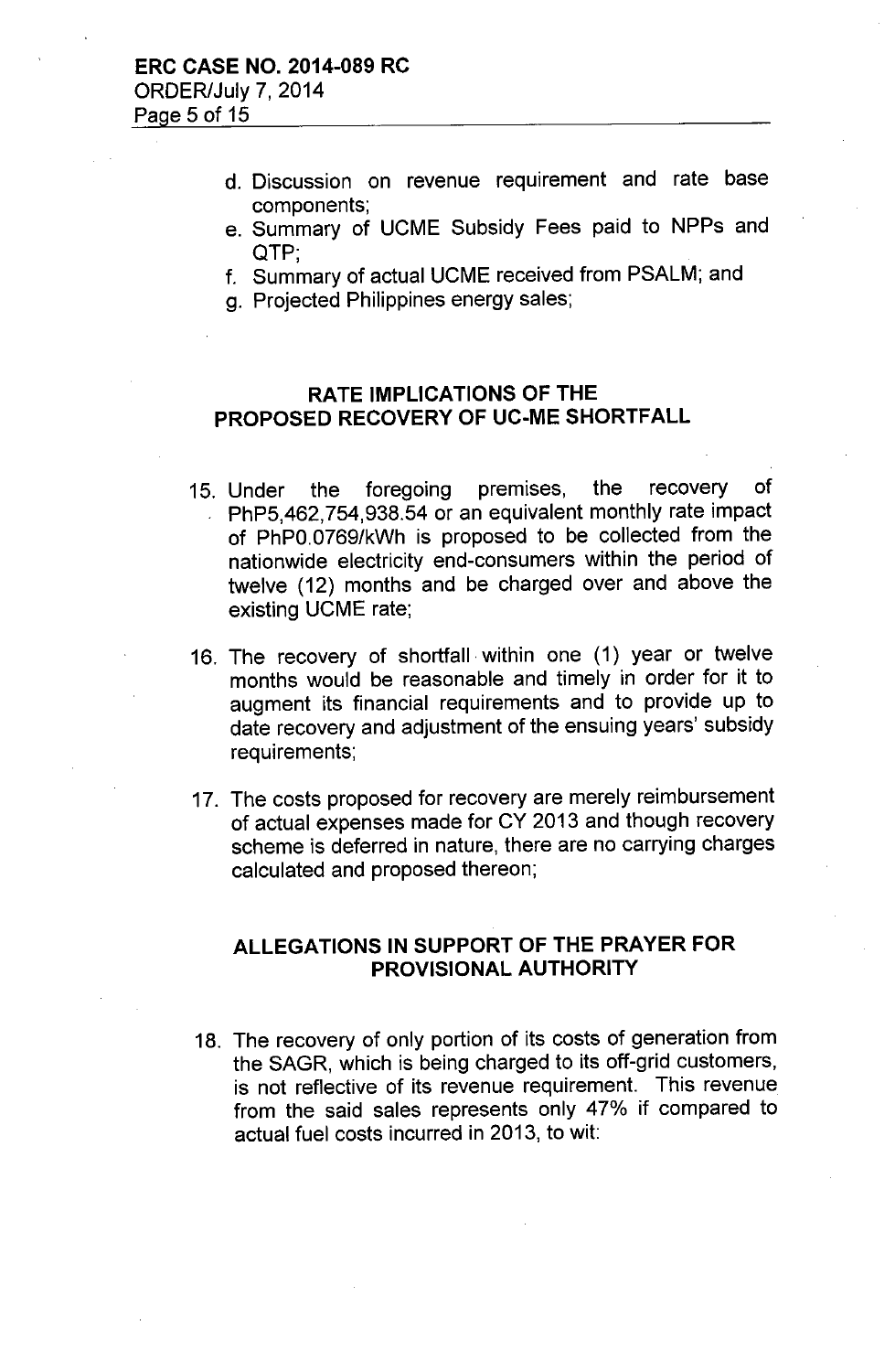| <b>Particulars</b>               | <b>Amount</b>    | Percentage    |
|----------------------------------|------------------|---------------|
| <b>Actual Fuel Costs</b>         | 4,469,595,265.68 | 100%          |
| Average, PhP/kWh                 | 11.1783          |               |
| <b>Actual Revenue from Sales</b> | 2,103,132,830.75 | 47%           |
| Average, PhP/kWh                 | 5.2599           |               |
| <b>Difference</b>                | 2,366,462,434.93 | 53%           |
| PhP/kWh                          | 5.9184           |               |
| $A$ obied Fannon: Calan LIAIL    |                  | ,,,,,,,,,,,,, |

*Actual Energy Sales, kWh 399,846,204.35*

- 19, The amount proposed for recovery is already an incurred cost of it and within the reasonable cost of servicing the consumers in the missionary areas considering the nature of operation and the level of demand in the off-grid areas;
- 20, An additional funding through the approval of the instant petition will ensure an uninterrupted electricity supply as this would fully augment its funding requirements, NPPs and QTP. Given the increasing demand for energy and in line with the government thrust of economic development in the off-grid areas, availability of funding thru the UCME especially for fuel requirements will enable it and NPPs/QTP to optimize the use of available plant capacity;
- 21, Further, based on the projected requirements for CY 2015, it is expected to incur deficit in its funding source if there will be no additional revenue that can be sourced and recovered from the UCME thru the instant petition and from the pending true-up petitions for CY 2012. The following scenarios are expected to happen affecting its financial and operational capability:
	- a. Deficit of PhP6.364 Billion by the end of December 2014;
	- b. The required volume of fuel contracted based on the Certified Budget Inclusion (CBI) issued by it which will not be drawn from supplier due to lack of guaranteed funds and fuel suppliers will likely stop delivery;
	- c. Its inability to pay NPPs and QTP up to end of CY 2014 will result to the payment of interest charges considering the delay in the payment of subsidy that will in turn be charged to the UCME;
	- d. Reduction in operating hours of power plants for the remaining months or plant shutdown; and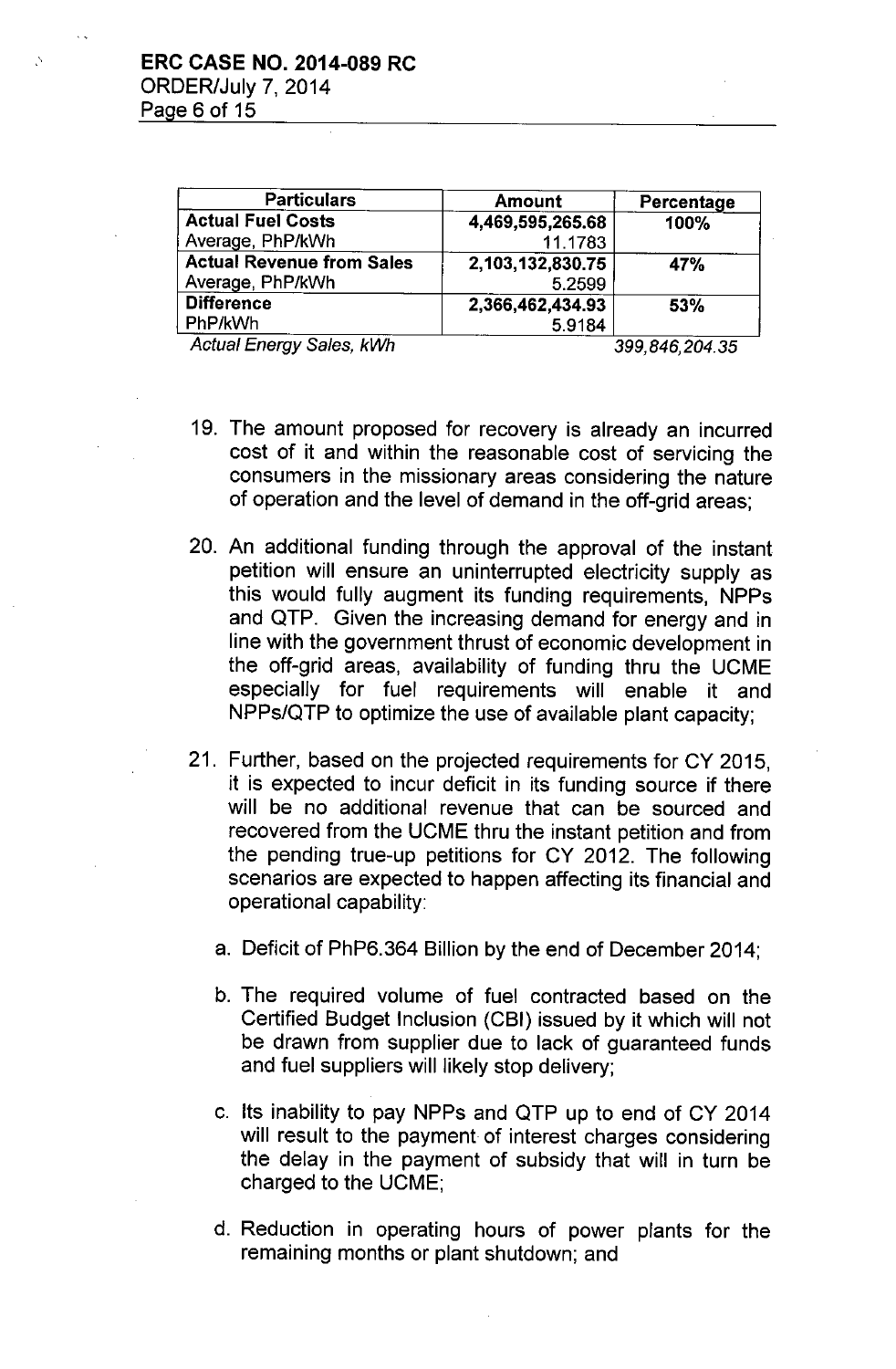- e. NPPs may stop operation due to non-payment of subsidy, which not only pose negative impact specifically to prospective NPP/QTP as well as RE Developers but would also create an impression against NPC in particular and that of the government's thrust of encouraging private sector participation in the off-grid areas in general;
- 22. It was allowed by the Department of Budget and Management (DBM) to augment only its Corporate Budget if it can source guaranteed funding through the approval of additional rates. The approval therefore of the instant petition will enable it to support and meet its projected budgetary requirements for CY 2014 and CY 2015 especially its funding requirement for fuel and subsidy to NPP/QTP;
- 23. Despite the approved CY 2010 UCME true-up under ERC Case No. 2012-046 RC of the PhP2,2565,750,319.78 of which half is supposed to be recovered in 2014 including the approved CY 2011 UCME True-Up under ERC Case No. 2012-085 of PhP4,650,702,389.76, it will incur bigger cash deficit in 2015 if a replacement source of funds would not be guaranteed. Thus, the immediate approval by the Commission is vital, as this will ensure sustainability of NPC's operation in missionary areas;
- 24. It already paid more than the allocated amount of PhP359 Million in the approved UCME for CY 2013 to NPPs and QTP and thus, it is just prudent that it be allowed to immediately recover these incurred costs to support its requirements for other missionary areas;
- 25. To enable it to continue its mandate, operate viably and support its present operations in the off-grid areas, as well to prevent the repeat of shortage of fuel and the consequent reduction of operating hours, there is an urgent need for the issuance of a provisional authority to ensure sufficient funding for its operation and that of NPPs and QTP;
- 26. The issuance of a provisional authority is allowed under Section 3 Rule 14 of the Rules of Practice and Procedure. Likewise, the authority of the Commission to issue a provisional authority is confirmed by the Supreme Court in the case of Freedom from Debt Coalition, et. al. vs. ERC, et. aI., G.R. No. 161113 (June 15, 2004), when it held that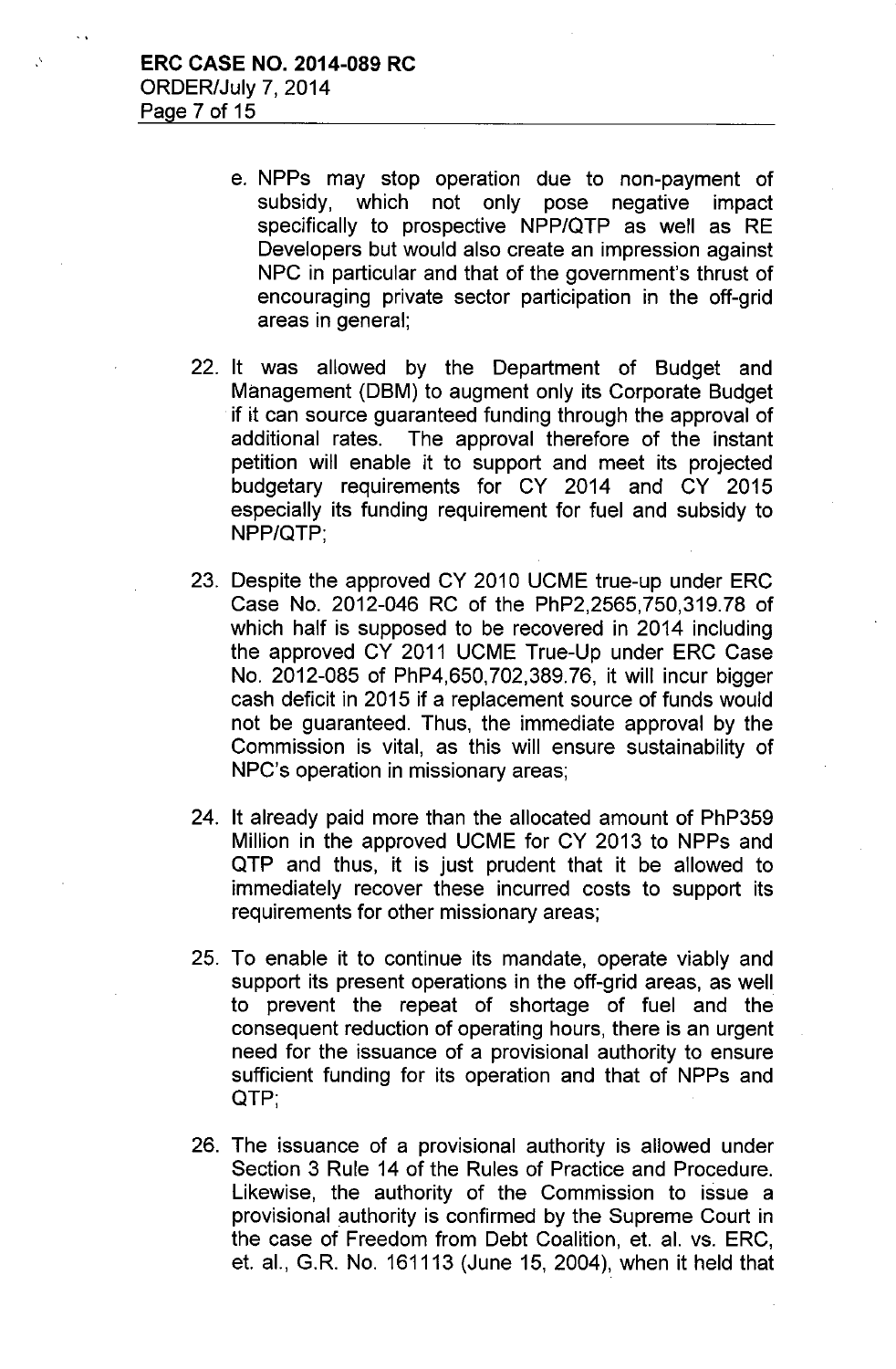"the power to approve provisional rate increases is included among. the powers transferred to the ERC by virtue of Section 44 since the grant of that authority *is* not inconsistent with the EPIRA; rather, it is in full harmony with the thrust of the law which is to strengthen the ERC as the new regulatory body."

27. It is thus imploring the kind consideration of the Commission and prays that a provisional authority be granted for the implementation of the proposed UCME adjustment and allows to recover the shortfalls in the UCME pursuant to Resolution No. 21, Series of 2011 and Resolution No. 22, Series of 2006, with the corresponding adjustment in the UC-ME, pending the hearing on the merits;

## COMPLIANCE WITH PRE-FILING REQUIREMENTS

- 28. In compliance with Rule 6 of the Commission Rules of Practice and Procedure, it has furnished the legislative bodies of each of the local government units where it principally operates, a copy of the instant petition including all its annexes and accompanying documents;
- 29. It caused the publication of the petition in its entirety in the newspaper of general circulation and copies of the newspaper and corresponding affidavit of publication were attached to the instant petition as annexes;

#### PRAYER

- 30. It prays that pending the hearing on the merits, an Order be issued: (a) granting provisional authority for the recovery from the UCME of the CY 2013 shortfall in the UCME of PhP5,462,754,938.54 based on the equivalent rate of PhPO.0769/kWh; and (b) thereafter, directing PSALM to remit monthly to NPC the actual UCME collected from all electricity end-consumers; and
- 31. After hearing on the merits, a Decision be rendered: (a) approving the recovery from the UCME of the CY 2012 shortfall in the UCME of PhP5,462,754,938.54 based on equivalent rate of PhPO.0769/kWh; and (b) directing PSALM to remit monthly to NPC the actual UCME collected from all electricity end-consumers.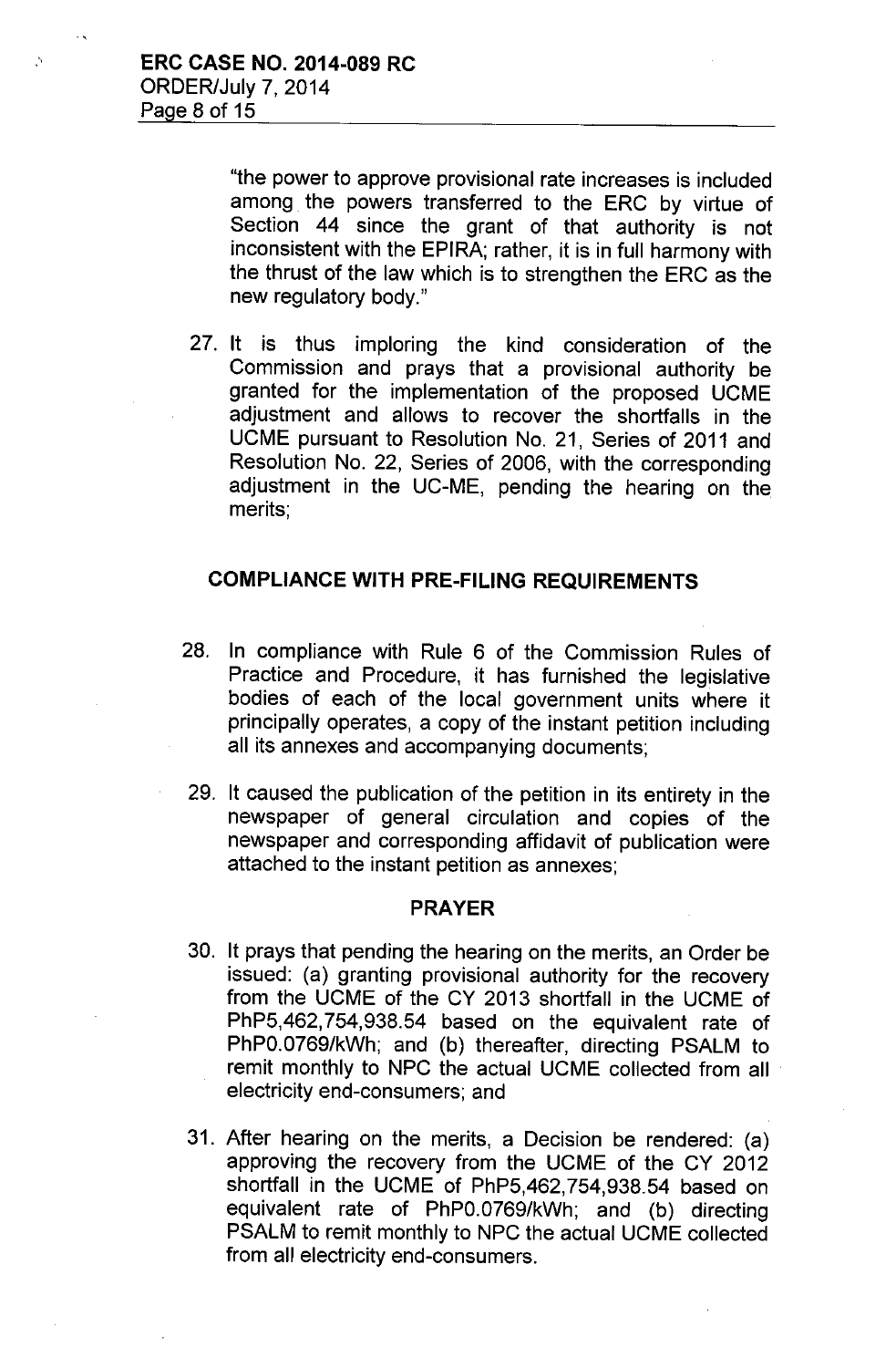Finding the said petition to be sufficient in form and substance with the required fees having been paid, the same is hereby set for jurisdictional hearing, expository presentation, pre-trial conference and evidentiary hearing on the following dates and venues:

| <b>Date and Time</b>                                                                                  | <b>Venue</b>                                                                                                                                                                   | <b>Particulars</b>                                                                                       |  |  |
|-------------------------------------------------------------------------------------------------------|--------------------------------------------------------------------------------------------------------------------------------------------------------------------------------|----------------------------------------------------------------------------------------------------------|--|--|
| Luzon                                                                                                 |                                                                                                                                                                                |                                                                                                          |  |  |
| 2014<br>August 14,<br>ten<br>(Thursday)<br>at<br>o'clock in the morning<br>(10:00 A.M.)               | ERC Hearing Room,<br>$15^{\sf th}$<br>Floor, Pacific<br>Center Building, San<br>Miguel Avenue, Pasig  <br>City                                                                 | Jurisdictional, Expository<br>Presentation, Pre-Trial<br>Conference<br>and<br><b>Evidentiary Hearing</b> |  |  |
| Visayas                                                                                               |                                                                                                                                                                                |                                                                                                          |  |  |
| August<br>(Wednesday) at nine F. Ramos<br>o'clock in the morning   Cebu City<br>(9:00 A.M.)           | 20, 2014 Holiday Plaza Hotel,<br>Street,                                                                                                                                       | Expository Presentation,<br>Pre-Trial Conference and<br><b>Evidentiary Hearing</b>                       |  |  |
| <b>Mindanao</b>                                                                                       |                                                                                                                                                                                |                                                                                                          |  |  |
| August 29,<br>2014<br>nine<br>(Friday)<br>at<br>o'clock in the morning<br>(9:00 A.M.)<br>$\mathbf{E}$ | Energy Regulatory<br>Commission<br>Mindanao Field Office<br>(ERC-MFO),<br>Mezzanine Floor,<br>Building,<br>Mintrade<br>Monteverde Avenue<br>corner Sales Street,<br>Davao City | Expository Presentation,<br>Pre-Trial Conference and<br><b>Evidentiary Hearing</b>                       |  |  |

NPC is hereby directed to cause the publication of the attached Notice of Public Hearing, at its own expense, twice (2x) for two (2) successive weeks in two (2) newspapers of general circulation in the Philippines, with the date of the last publication to be made not later than ten (10) days before the scheduled date of initial hearing. It is also directed to inform the consumers within the SPUG areas, by any other means available and appropriate, of the filing of the instant application, its reasons therefor, and of the scheduled hearing thereon.

Let copies of the application, this Order, and the attached Notice of Public Hearing be furnished the Office of the Solicitor General (OSG), the Commission on Audit (COA), and the Committees on Energy of both Houses of Congress. They are hereby requested, if they so desire, to send their duly authorized representatives at the scheduled hearing.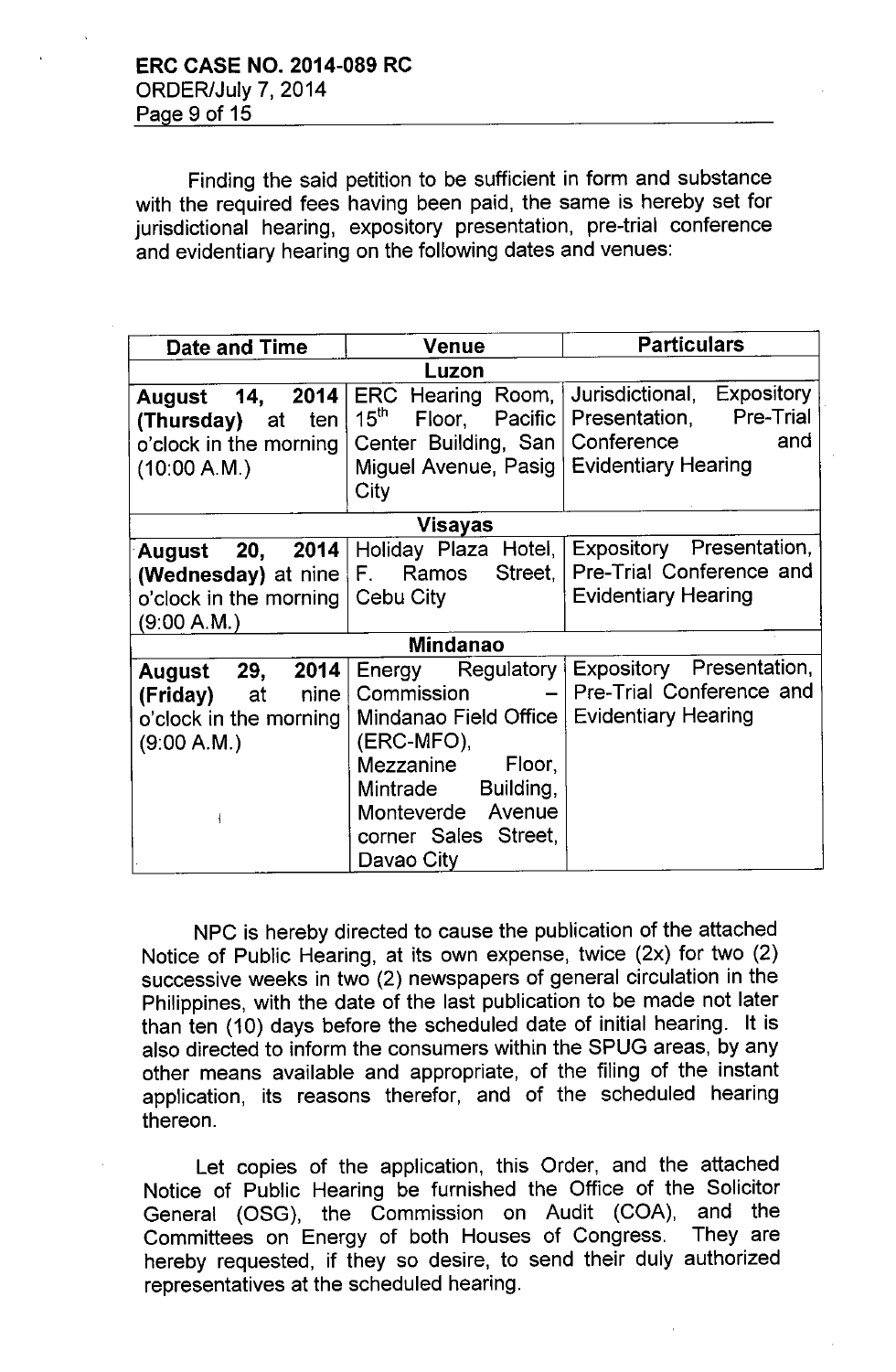Likewise, let copies of this Order and the attached Notice of Public Hearing be furnished the Offices of the Mayors of Quezon City, the Municipalities, Cities and the Provincial Governors where NPC-SPUG principally operates for the appropriate posting thereof on their respective bulletin boards.

NPC is hereby directed to furnish all those making requests therefor with copies of the petition and its attachments, subject to reimbursement of reasonable photocopying costs.

On the date of the initial hearing and pre-trial conference, NPC must submit to the Commission their written Compliance with the jurisdictional requirements attaching therewith, methodically arranged and duly marked, the evidences on the actual posting and publication of the Notice of Public Hearing consisting of certifications issued to that effect, signed by the afore-mentioned Governors and Mayors or their duly authorized representatives, bearing the seals of their offices, and the affidavits of the Editors or Business Managers of the newspapers where the said Notice of Public Hearing were published together with the complete issues of the said newspapers, and such other proofs of compliance with the requirements of the Commission.

NPC and all interested parties are directed to submit, at least five (5) days before the date of initial hearing and pre-trial conference, their respective Pre-Trial Briefs containing, among others:

- (a) A summary of admitted facts and proposed stipulation of facts;
- (b) The issues to be tried or resolved;
- (c) The documents or exhibits to be presented, stating the purposes thereof and proposed markings therefore; and
- (d) The number and names of the witnesses, with their written testimonies in an individual affidavit form, to be attached to the Pre-Trial Brief.

Failure of NPC to submit the required Pre-Trial Brief and Judicial Affidavits of its witnesses within the prescribed period shall be a ground for cancellation of the scheduled hearing, and the resetting of which shall be six (6) months from said date of cancellation.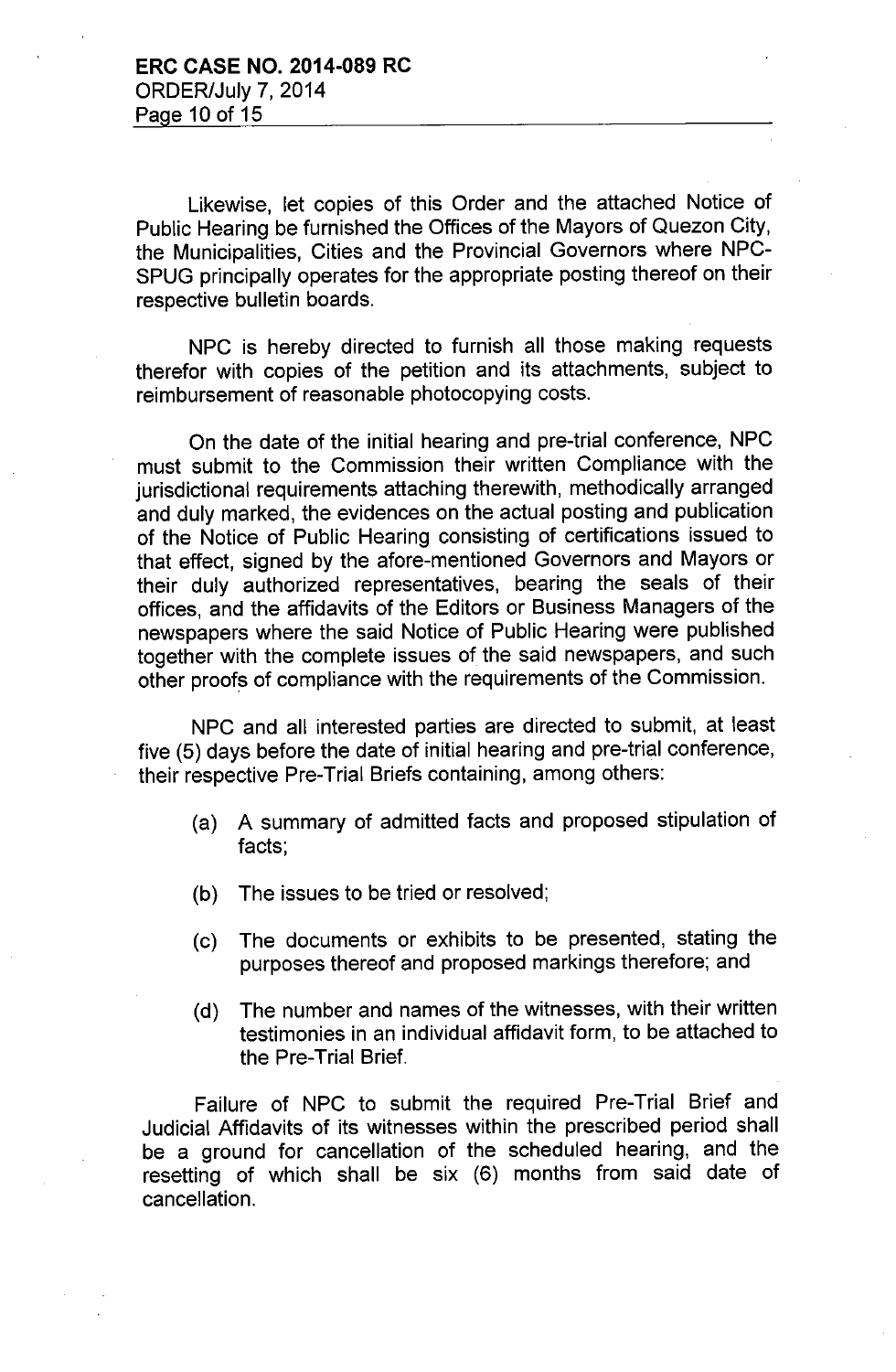As part of the pre-trial conference, NPC must also be prepared to make an expository presentation of its petition, aided by whatever communication medium that it may deem appropriate for the purpose, in order to put in plain words and explain, for the benefit of the consumers and other concerned parties, what the application is all about and the reasons and justifications being cited in support of the approval prayed for.

### **SO ORDERED.**

Pasig City, July 7, 2014.

FOR AND BY AUTHORITY **OF THE** COMMISSION:

 $\bigcup$ /prni*1*, 1. (C **. ZENAIDA G. CRUZ-DUCUT Chairperson** 

MS/2014-089RC NPC Initial Ord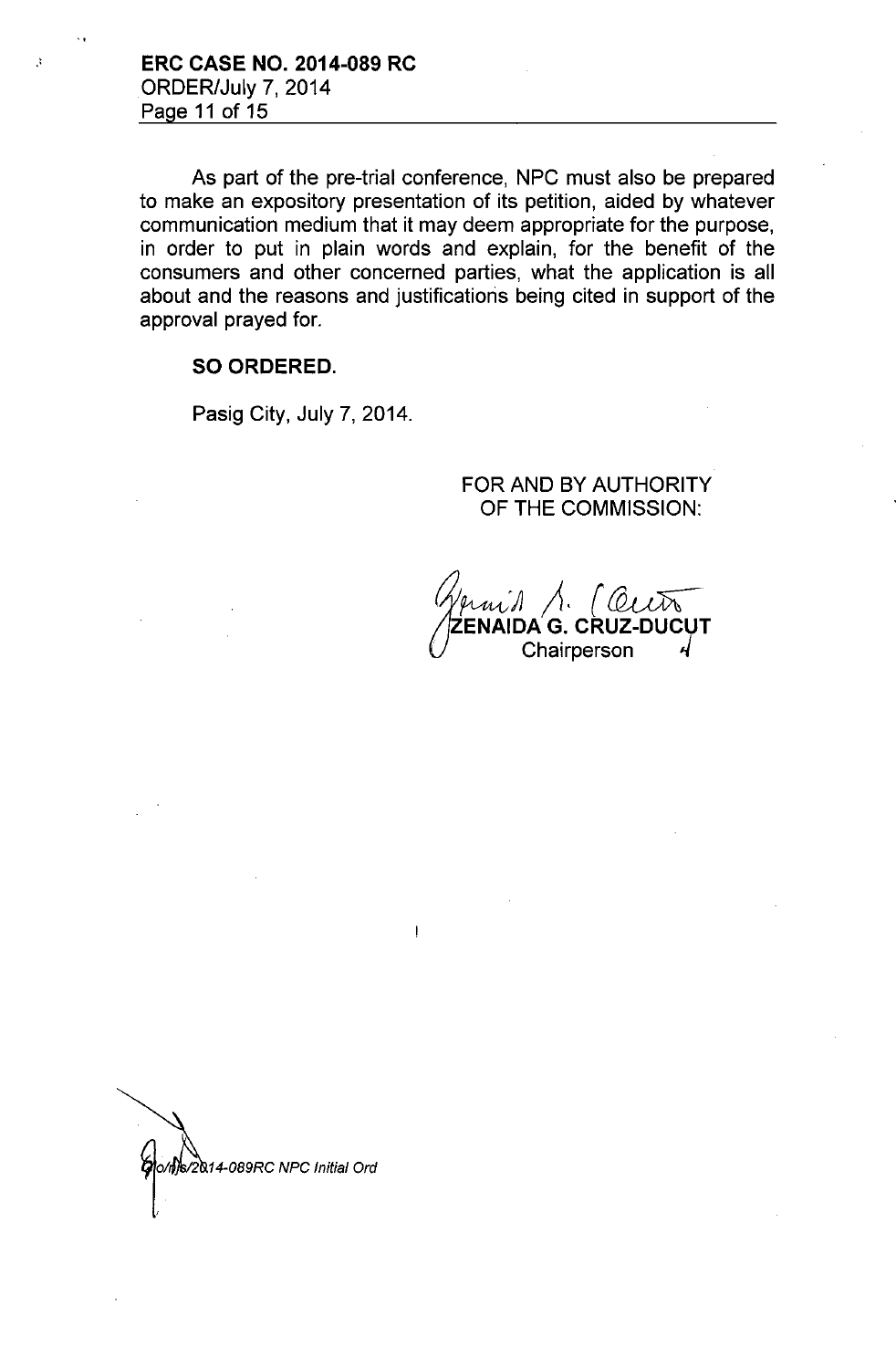#### Copy Furnished:

- 1. Attys. MELCHOR P. RIDULME, WILFREDO J. COLLADO, FRITZ BON-BON A. SOMYDEN and MAY ROSE C. PINTOR Counsels for Applicant NPC-SPUG Office of the General Counsel National Power Corporation Quezon Avenue cor. BIR Road Diliman, Quezon City, Metro Manila Tel. No. 02-921-9670
- 2. The Office of the Solicitor General 134 Amorsolo Street, Legaspi Village, Makati City Metro Manila
- 3. The Commission on Audit Commonwealth Avenue Quezon City 1121
- 4. The Senate Committee on Energy GSIS Building, Roxas Boulevard Pasay City 1307
- 5. The House Committee on Energy Batasan Hills, Quezon City 1126
- 6. National Electrification Administration (NEAl Quezon Avenue, Quezon City Metro Manila
- 7. The General Manager Philippine Rural Electric Cooperatives Association (PHILRECA) 4<sup>TH</sup> Floor, Casman Building 372 Quezon Avenue, Quezon City Metro Manila
- 8. Ms. Edith Bueno Administrator National Electrification Administration ODFC Building, 1050 Quezon Avenue Quezon City, Metro Manila
- 9. All Electric Cooperatives
- 10. The Provincial Governor' Province of Ilocos Sur
- 11. The Provincial Governor Province of Ilocos Norte
- 12. The Provincial Governor Province of Cagayan
- 13. The Provincial Governor Province of lsabela
- 14. The Provincial Governor Province of Nueva Viscaya
- 15. The Provincial Governor Province of Abra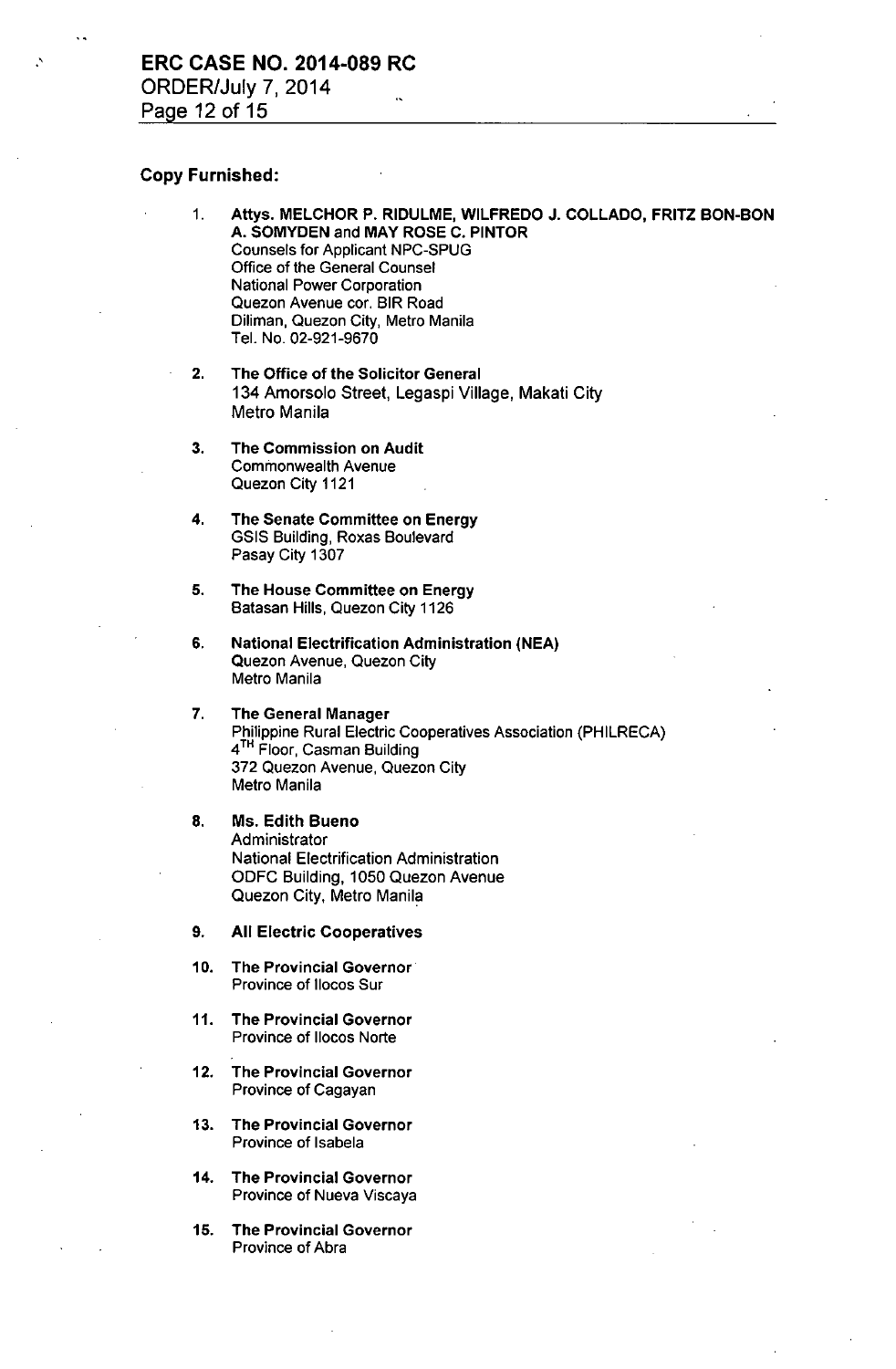### ", **ERC CASE NO. 2014-089 RC** ORDER/July 7, 2014 Page 13 of 15

- 16. The Provincial Governor Province of Benguet
- 17. The Provincial Governor Province of Ifugao
- 18. The Provincial Governor Province of Kalinga Apayao
- 19. The Provincial Governor Mountain Province
- 20. The Provincial Governor Province of Aurora
- 21. The Provincial Governor Province of Tarlac
- 22. The Provincial Governor Province of Nueva Ecija
- 23. The Provincial Governor Province of Pampanga
- 24. The Provincial Governor Province of Bataan
- 25. The Provincial Governor Province of Zambales
- 26. The Provincial Governor Province of Laguna
- 27. The Provincial Governor Province of Batangas
- 28. The Provincial Governor Province of Quezon
- 29. The Provincial Governor Province of Occidental Mindoro
- 30. The Provincial Governor Province of Oriental Mindoro
- 31. The Provincial Governor Province of Marinduque
- 32. The Provincial Governor Province of Romblon
- 33. The Provincial Governor Province of Palawan
- 34. The Provincial Governor Province of Camarines Sur
- 35. The Provincial Governor Province of Camarines Norte
- 36. The Provincial Governor Province of Albay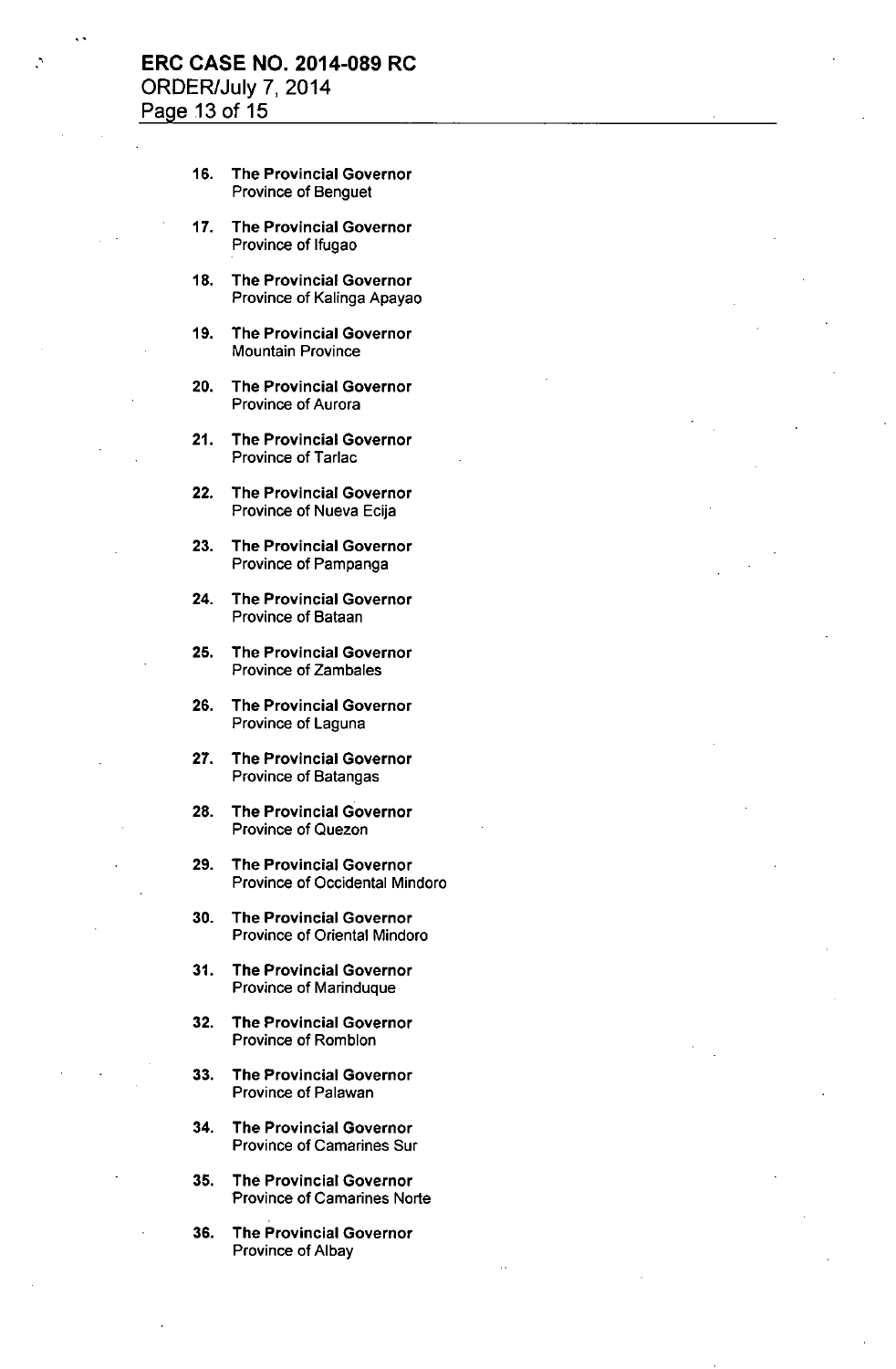### **ERC CASE NO. 2014-089 RC** ORDER/July 7, 2014 Page **14** of 15

..

- 37. The Provincial Governor Province of Sorsogon
- 38. The Provincial Governor Province of Aklan
- 39. The Provincial Governor Province of Antique
- 40. The Provincial Governor Province of Capiz
- 41. The Provincial Governor Province of Iloilo
- 42. The Provincial Governor Province of Bacolod
- 43. The Provincial Governor Province of Negros Occidental
- 44. The Provincial Governor Province of Negros Oriental
- 45. The Provincial Governor Province of Cebu
- 46. The Provincial Governor Province of Leyte
- 47. The Provincial Governor Province of Samar
- 48. The Provincial Governor Province of Zamboanga del Norte
- 49. The Provincial Governor Province of Zamboanga del Sur
- 50. The Provincial Governor Province of Davao Oriental
- 51. The Provincial Governor Province of Davao del Sur
- 52. The Provincial Governor Province of Davao del Norte
- 53. The Provincial Governor Province of Misamis Occidental
- 54. The Provincial Governor Province of Misamis Oriental
- 55. The Provincal Governor Province of Bukidnon
- 56. The Provincial Governor Province of Lanao del Norte
- 57. The Provincial Governor Province of North Cotabato